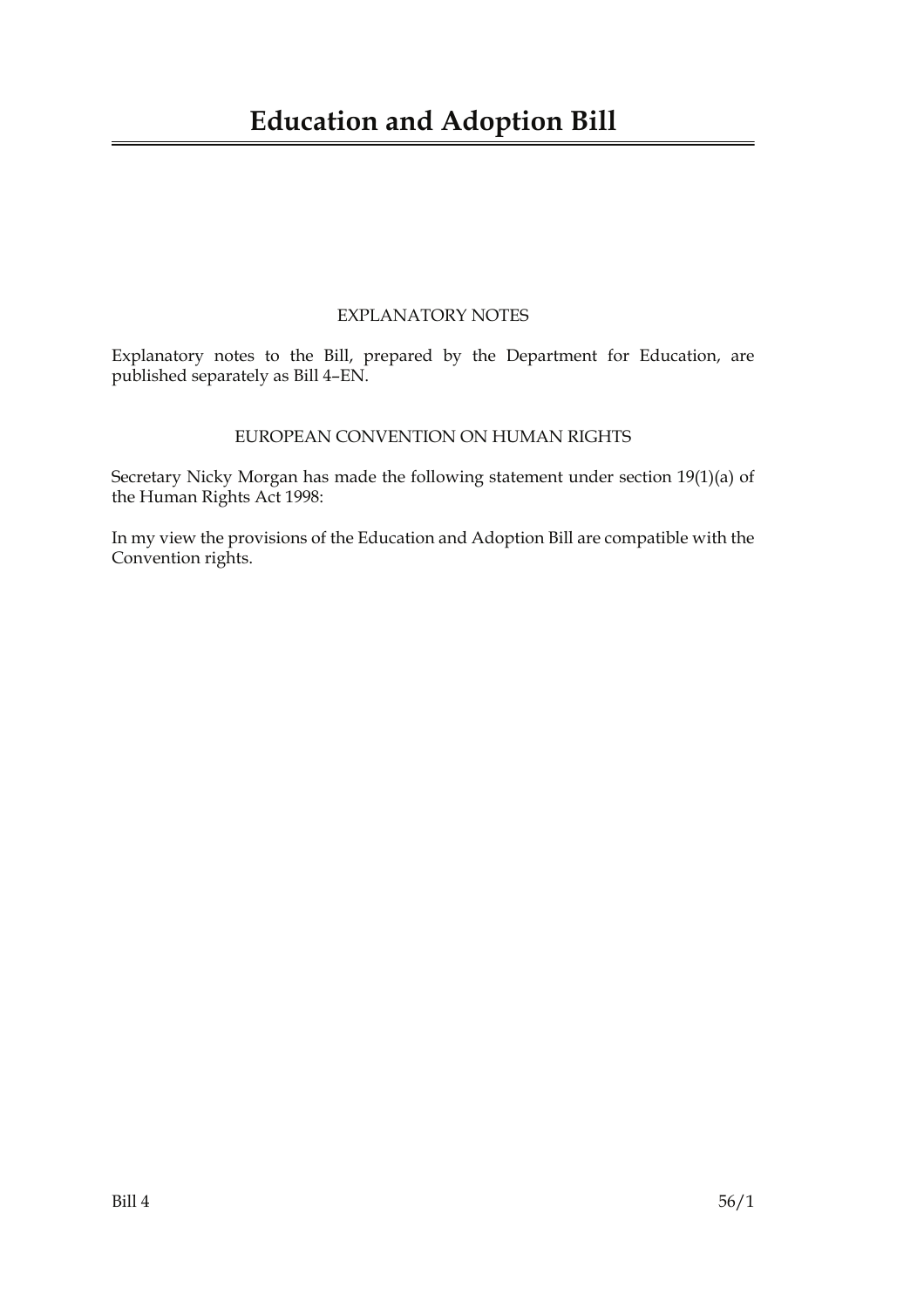## **Education and Adoption Bill**

## **CONTENTS**

*Schools causing concern: eligibility for intervention*

- 1 Coasting schools
- 2 Performance standards and safety warning notices
- 3 Other warning notices

## *Schools causing concern: intervention powers*

- 4 Power to require governing body to enter into arrangements
- 5 Appointment of interim executive members
- 6 Interaction between intervention powers

## *Schools causing concern: conversion into Academies*

- 7 Duty to make Academy orders
- 8 Consultation about conversion
- 9 Consultation about identity of Academy sponsor in certain cases
- 10 Duty to facilitate conversion
- 11 Power to give directions to do with conversion
- 12 Power to revoke Academy orders

## *Adoption*

13 Local authority adoption functions: joint arrangements

## *General*

- 14 Consequential repeals
- 15 Transitional, saving and consequential provision
- 16 Extent
- 17 Commencement
- 18 Short title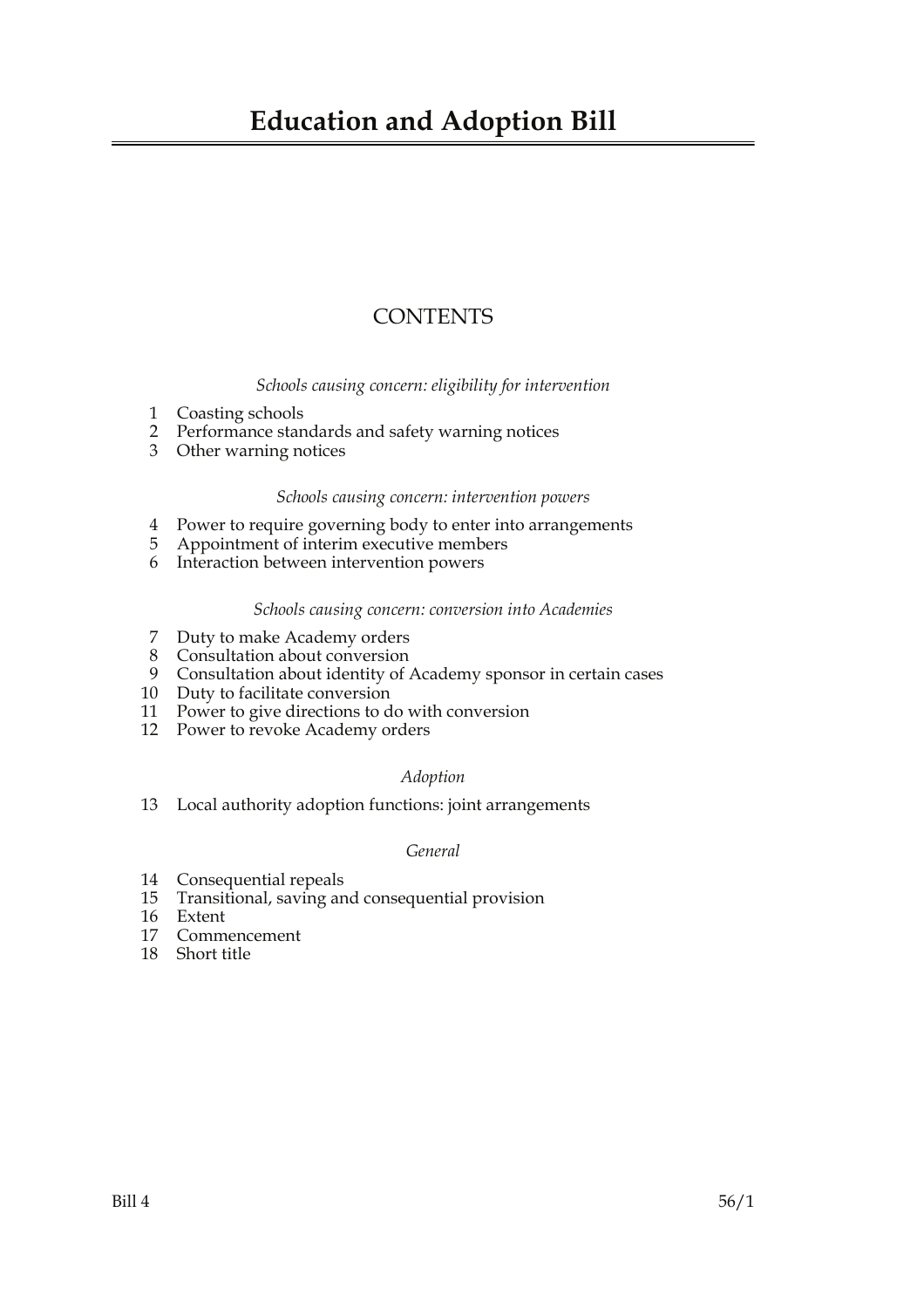## A **BILL** TO

Make provision about schools in England that are causing concern, including provision about their conversion into Academies and about intervention powers; and to make provision about joint arrangements for carrying out local authority adoption functions in England.

E IT ENACTED by the Queen's most Excellent Majesty, by and with the advice and consent of the Lords Spiritual and Temporal, and Commons, in this present Parliament assembled, and by the authority of the same, as follows: - $B_{\text{p}}$ 

*Schools causing concern: eligibility for intervention*

## **1 Coasting schools**

- (1) The Education and Inspections Act 2006 is amended as follows.
- (2) In section 59 (meaning of "maintained school" and "eligible for intervention"), in subsection  $(2)$ , at the appropriate place insert  $-$ "section 60B (coasting schools),".
- (3) After section 60A insert—

## **"60B Coasting schools**

- *(1) A maintained school is by virtue of this section eligible for intervention if the governing body of the school—*
	- *(a) have been notified that the Secretary of State considers the school to be coasting, and*
	- *(b) have not subsequently been notified that the Secretary of State no longer considers the school to be coasting.*
- (2) The Secretary of State may by regulations define what "coasting" means in relation to a school for the purposes of subsection (1)." *15*

## **2 Performance standards and safety warning notices**

(1) The Education and Inspections Act 2006 is amended as follows.

*10*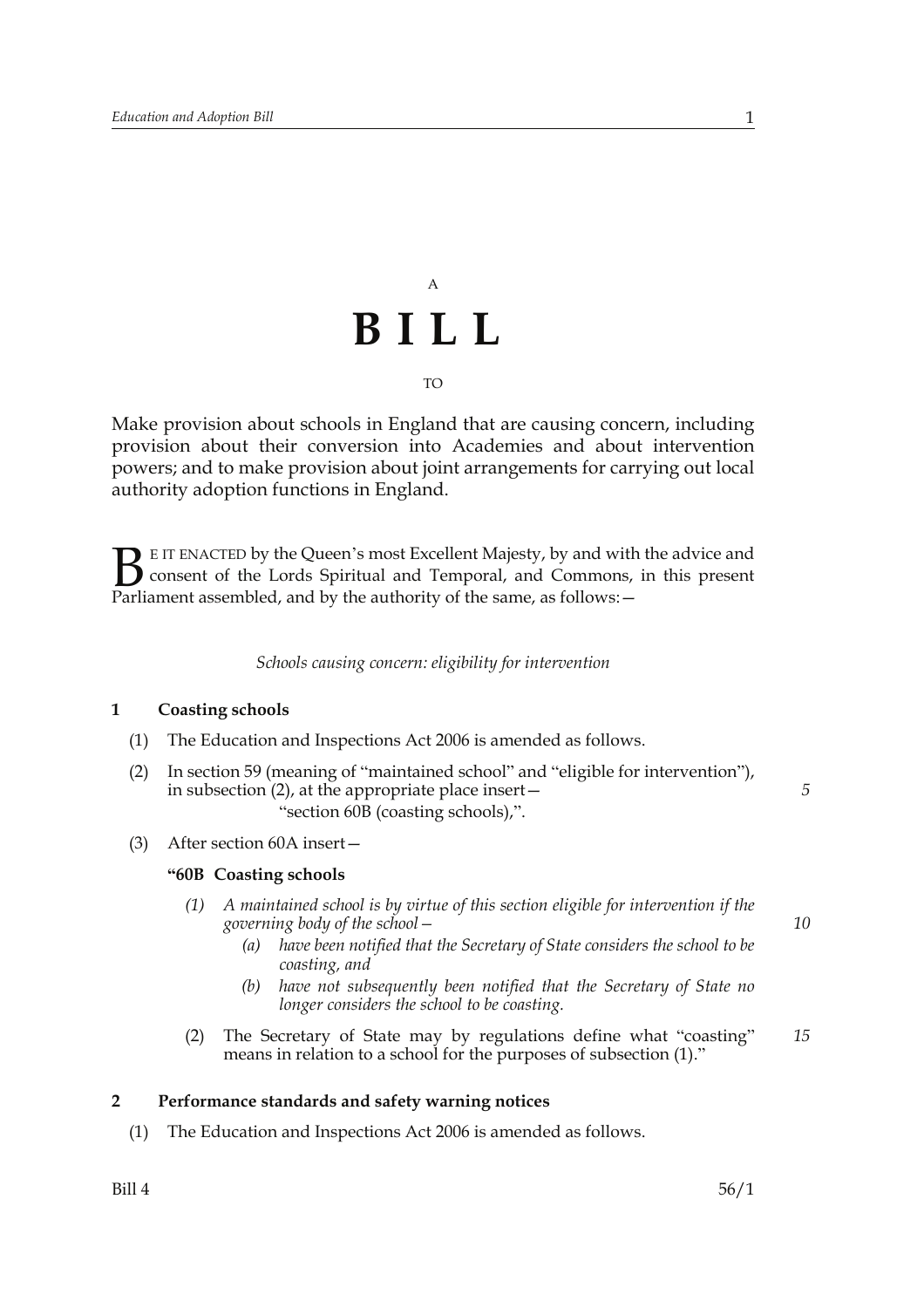- (2) In section 60 (performance standards and safety warning notice)—
	- (a) for "local authority", in each place it occurs, substitute "relevant authority";
	- (b) for subsection (1) substitute  $-$ 
		- "(1) A maintained school is by virtue of this section eligible for intervention if—
			- (a) a relevant authority have given the governing body a warning notice in accordance with subsection (2),
			- (b) the period for compliance specified in the notice ("the compliance period") has expired,
			- (c) the governing body have failed to comply, or secure compliance, with the notice to the relevant authority's satisfaction by the end of the compliance period, and
			- (d) the relevant authority have given reasonable notice in writing to the governing body that the authority proposes to exercise the authority's powers under any one or more of sections 63 to 69 (whether or not the notice is combined with a notice under section 62(2A)(c) of SSFA 1998)."; *15*
	- (c) in subsection (4), for paragraph (c) (but not the "and" at the end) substitute— *20*
		- "(c) the compliance period for the purposes of subsection  $(1)(c)$ ,";
	- (d) in subsection  $(4)(d)$ , for "66" substitute "69";
	- (e) after subsection (4) insert—
		- "(4A) If a local authority are notified that the Secretary of State has given a warning notice to the governing body of a maintained school the local authority may not give a warning notice unless or until the Secretary of State informs them that they may.
			- (4B) If the Secretary of State gives a warning notice to the governing body of a maintained school, any earlier warning notice given to the maintained school by the local authority ceases to have effect from that time."; *30*
	- (f) omit subsection (5);
	- (g) after subsection (6) insert—
		- "(6A) If a local authority give a warning notice to the governing body of a maintained school they must, at the same time, give a copy of it to the Secretary of State.
			- (6B) If the Secretary of State gives a warning notice to the governing body of a maintained school the Secretary of State must, at the same time, give a copy of it to the local authority."; *40*
	- (h) omit subsections (7) to (9);
	- (i) for subsection  $(10)$  substitute  $-$ 
		- "(10) In this section "relevant authority" means—
			- (a) the local authority, or
			- (b) the Secretary of State."

*25*

*5*

*10*

*35*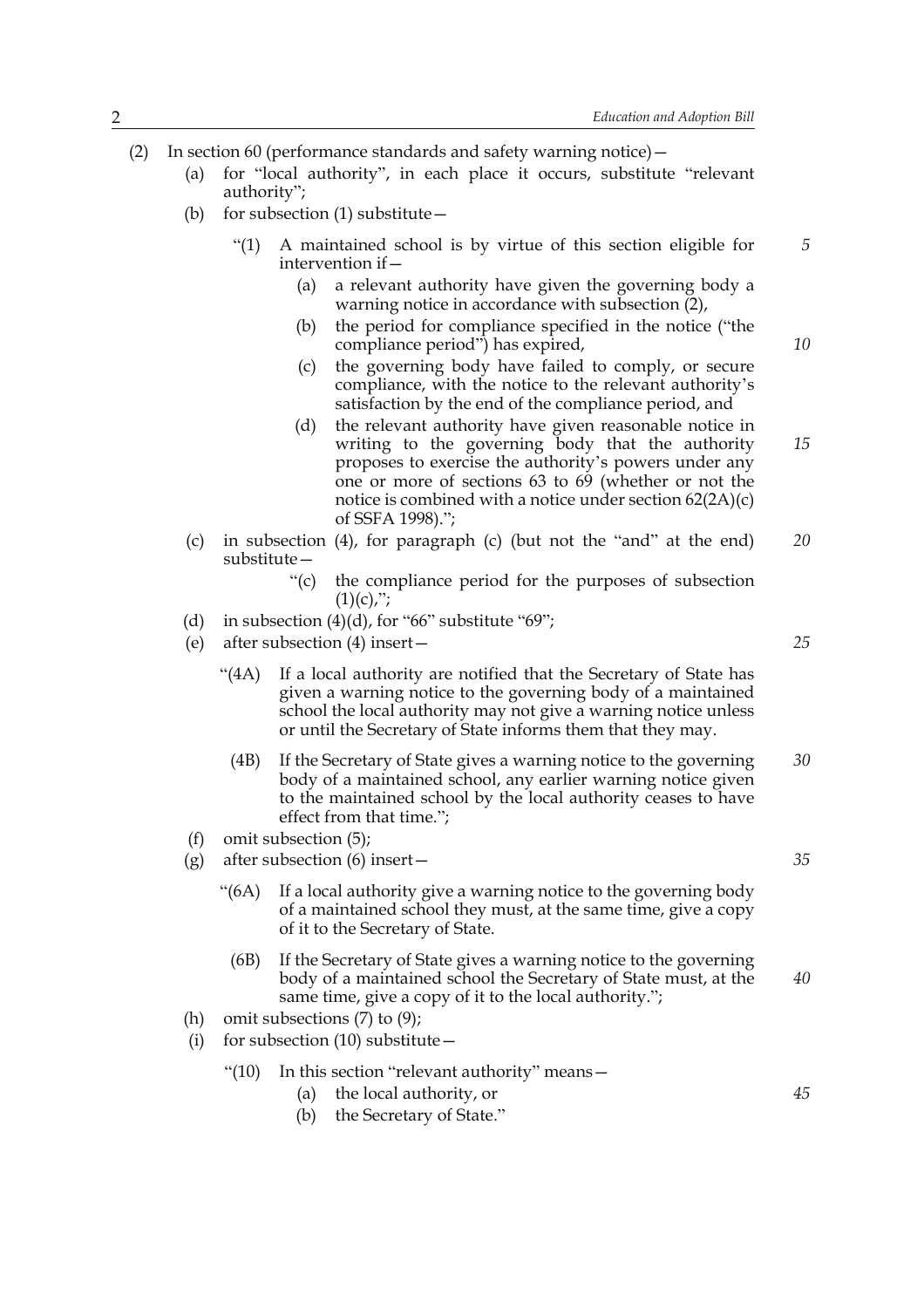- (3) In section 63 (power of local authority to require governing body to enter into arrangements), in subsection (3), for "section 60(10)" substitute "section  $60(1)(b)$ ".
- (4) In section 64 (power of local authority etc to appoint additional governors), in subsection (2), for "section 60(10)" substitute "section 60(1)(b)".
- (5) In section 66 (power of local authority to suspend right to delegated budget), in subsection (2), for "section 60(10)" substitute "section 60(1)(b)".
- (6) Omit section 69A (power of Secretary of State to direct local authority to give performance standards and safety warning notice).
- (7) In section 73 (interpretation), omit the definition of "working day".

## **3 Other warning notices**

- (1) The Education and Inspections Act 2006 is amended as follows.
- (2) In section 60A (teachers' pay and conditions warning notice)—
	- (a) for subsection  $(1)$  substitute  $-$ 
		- "(1) A maintained school is by virtue of this section eligible for intervention if— *15*
			- (a) the local authority have given the governing body a warning notice in accordance with subsection  $(2)$ ,
			- (b) the period for compliance specified in the notice ("the compliance period") has expired,
			- (c) the governing body have failed to comply, or secure compliance, with the notice to the local authority's satisfaction by the end of the compliance period, and
			- (d) the local authority have given reasonable notice in writing to the governing body that the authority proposes to exercise the authority's powers under any one or more of sections 64 to 66."; *25*
	- (b) in subsection (4), for paragraph (c) (but not the "and" at the end) substitute—
		- "(c) the compliance period for the purposes of subsection  $(1)(c)$ ,"; *30*
	- (c) omit subsection (5);
	- (d) in subsection (6), before paragraph (a) insert—

"(za) the Secretary of State,";

- (e) omit subsections (7) to (10).
- (3) In section 64 (power of local authority etc to appoint additional governors), in subsection (2), for "section 60A(10)" substitute "section 60A(1)(b)".
- (4) In section 66 (power of local authority to suspend right to delegated budget), in subsection  $(2)$ , for "section 60A(10)" substitute "section 60A(1)(b)".

*10*

*20*

*35*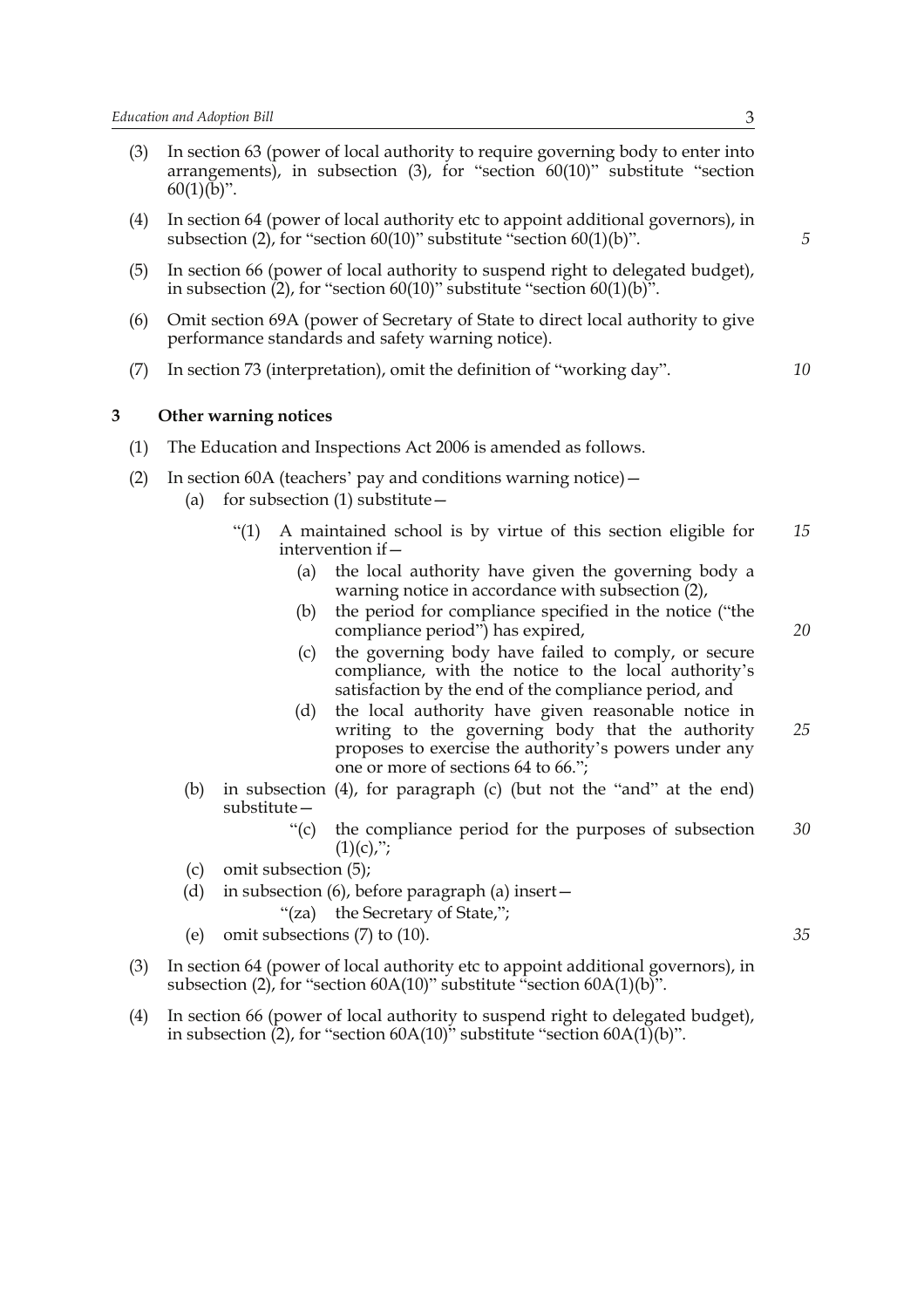*Schools causing concern: intervention powers*

## **4 Power to require governing body to enter into arrangements**

Before section 67 of the Education and Inspections Act 2006 insert—

## **"66A Power of Secretary of State to require governing body to enter into arrangements**

- (1) If at any time a maintained school is eligible for intervention other than by virtue of section 60A, then (subject to subsection (3)) the Secretary of State may, with a view to improving the performance of the school, give the governing body of the school a notice requiring the governing  $\bar{b}$ odv $-$ 
	- (a) to enter into a contract or other arrangement with a specified person (who may be the governing body of another school) for the provision to the governing body of specified services of an advisory nature,
	- (b) to make specified arrangements authorised by section 26 of EA 2002 (collaboration between schools) with the governing body of such other school as may be specified, *15*
	- (c) to make specified arrangements authorised by regulations under section 166 of this Act (collaboration arrangements: maintained schools and further education bodies) with a further education body within the meaning of that section, or
	- (d) to take specified steps for the purpose of creating or joining a federation, as defined by section 24(2) of EA 2002.
- (2) Before exercising the power conferred by subsection (1), the Secretary of State must consult—
	- (a) the governing body of the school,
	- (b) in the case of a foundation or voluntary school which is a Church of England school or a Roman Catholic Church school, the appropriate diocesan authority, and
	- (c) in the case of any other foundation or voluntary school, the person or persons by whom the foundation governors are appointed.
- (3) Where the school is eligible for intervention by virtue of section 60 (school subject to performance standards and safety warning), the power conferred by subsection (1) is only exercisable within the period of two months following the end of the compliance period (as defined by section  $60(1)(b)$ ).
- (4) A notice under subsection  $(1)(a)$  may require the contract or other arrangement to contain specified terms and conditions."

## **5 Appointment of interim executive members**

In Schedule 6 to the Education and Inspections Act 2006 (governing bodies consisting of interim executive members), after paragraph 5 insert—

- "5A Where the appropriate authority is a local authority the Secretary of State may give the local authority directions about—
	- (a) who to appoint as interim executive members;

*20*

- *25*
- *30*

*35*

*40*

*5*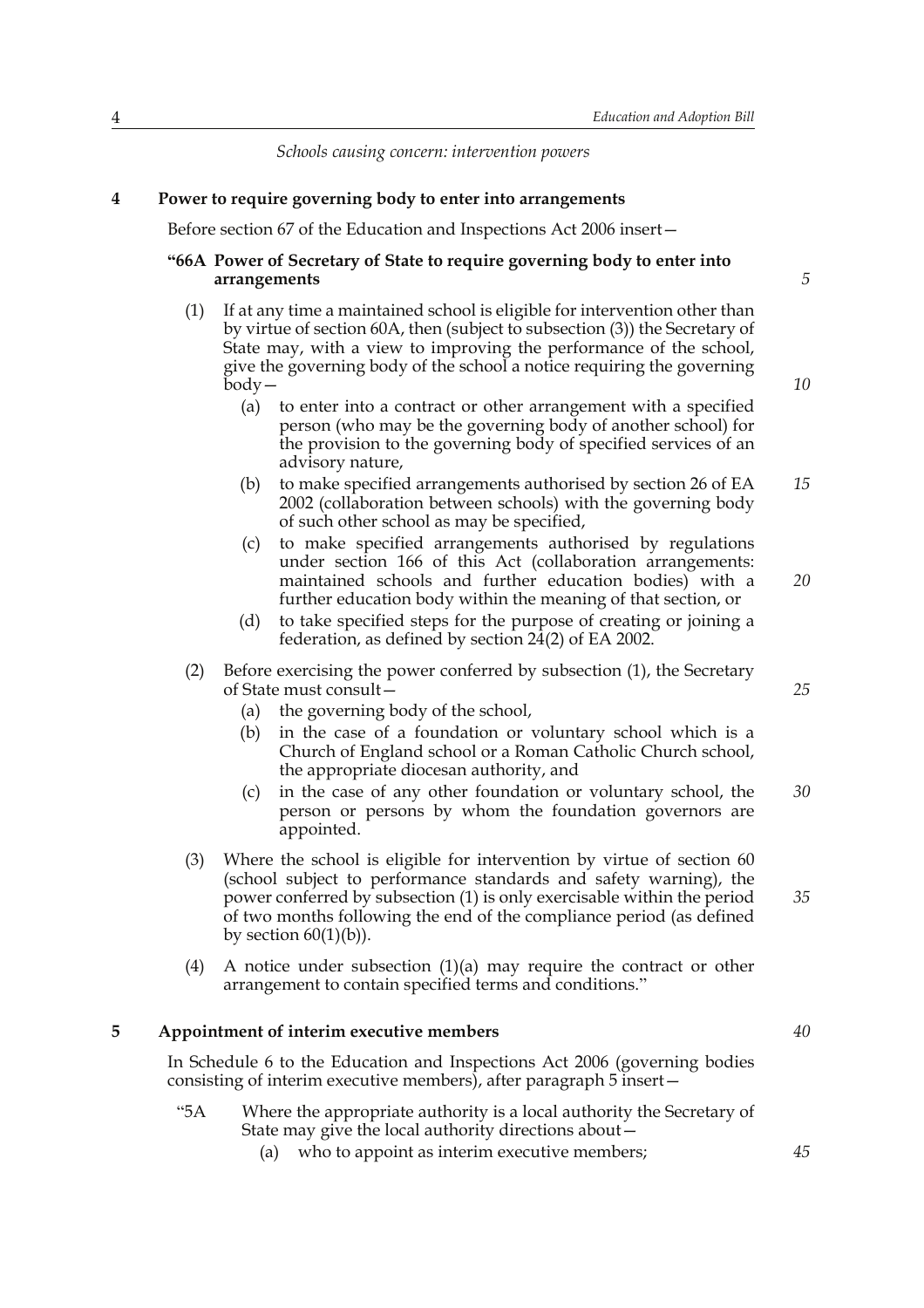- (b) how many people to appoint as interim executive members;
- (c) the terms of appointment of interim executive members;
- (d) the termination of any appointment in accordance with provision made under paragraph 5."

## **6 Interaction between intervention powers**

- (1) The Education and Inspections Act 2006 is amended as follows.
- (2) In section 64 (power of local authority etc to appoint additional governors)—
	- (a) in subsection (1), for "subsections (1A) and (2)" substitute "subsection (2)";
	- (b) omit subsection (1A).
- (3) After section 70 insert—

#### *"Interaction between different intervention powers etc*

## **70A Duties for local authorities and Secretary of State to notify each other**

- (1) A local authority must notify the Secretary of State before exercising a power under section 63, 64 or 66 in relation to a maintained school.
- (2) The Secretary of State must notify the local authority before exercising a power under any of sections 66A to 69 in relation to a maintained school.

#### **70B Restriction on use of local authority intervention powers**

- (1) This section applies where a local authority are notified that the Secretary of State intends to exercise a power under any of sections 66A to 69 in relation to a maintained school. *20*
- (2) The local authority may not use any of their powers under section 63, 64 or 66 in relation to the school unless or until the Secretary of State notifies them that they may.

#### **70C Secretary of State's power to take over responsibility for interim executive members**

- (1) This section applies where a local authority have given the governing body of a maintained school a notice under section 65 (governing body to consist of interim executive members).
- (2) The Secretary of State may take over responsibility for arrangements in connection with the interim executive members by giving notice to the local authority and, where the Secretary of State does so—
	- (a) the notice given by the local authority in accordance with section 65 is to be treated as having been given by the Secretary of State in accordance with section 69, and
	- (b) anything done by or in relation to the local authority under Schedule 6 is to be treated as having been done by or in relation to the Secretary of State."

*5*

*10*

*15*

*30*

*25*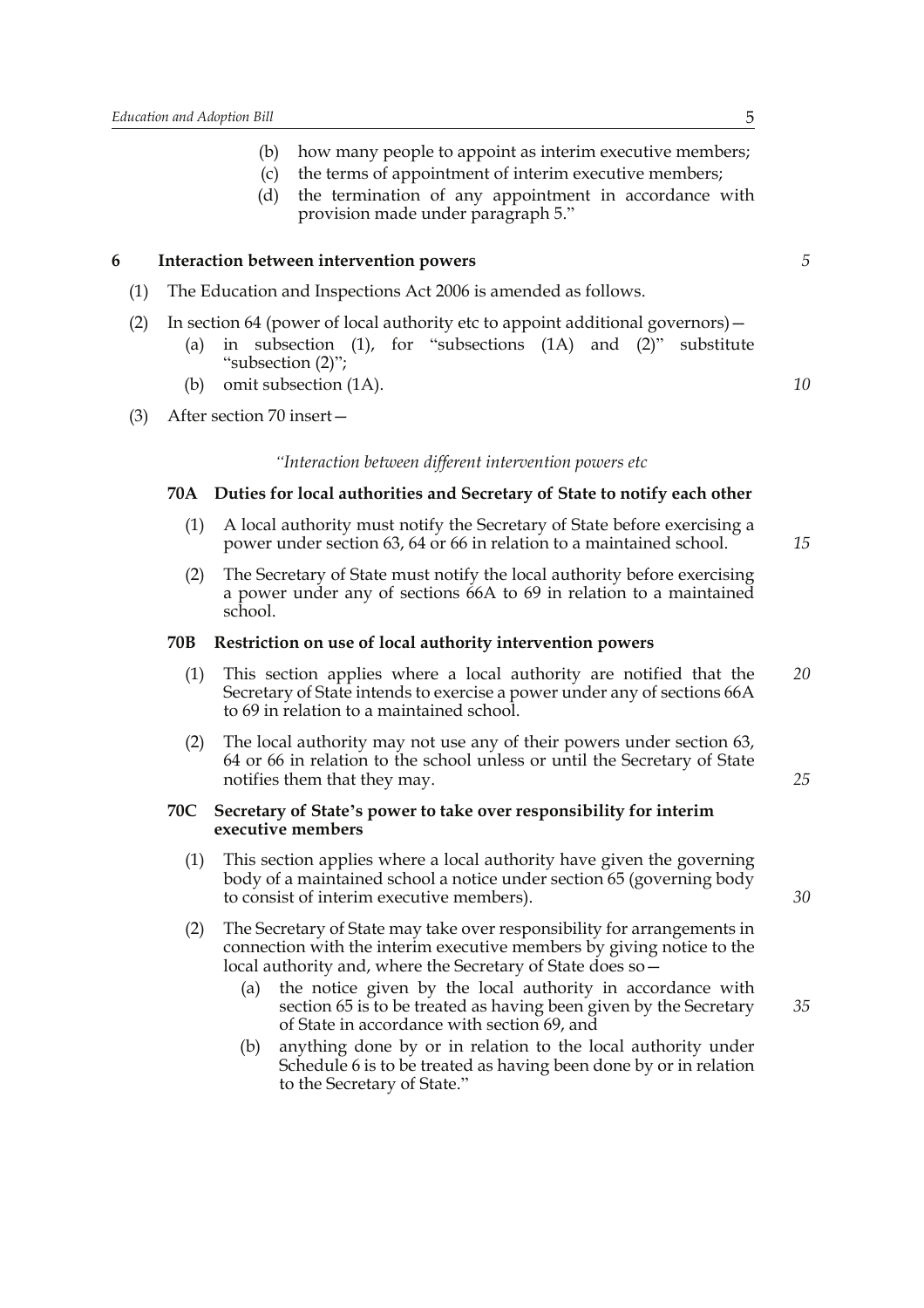*Schools causing concern: conversion into Academies*

## **7 Duty to make Academy orders**

- (1) Section 4 of the Academies Act 2010 (Academy orders) is amended as follows.
- (2) Before subsection (1) insert—
	- *"(A1) The Secretary of State must make an Academy order in respect of a maintained school in England that is eligible for intervention by virtue of section 61 or 62 EIA 2006 (schools requiring significant improvement or schools requiring special measures)." 5*
- (3) In subsection (1)(b), after "(within the meaning of Part 4 of EIA 2006)" insert "other than by virtue of section 61 or 62 of EIA 2006".

*10*

### **8 Consultation about conversion**

For section 5 of the Academies Act 2010 (consultation on conversion) substitute—

## **"5 Consultation about conversion: schools not eligible for intervention**

- (1) Before a maintained school in England is converted into an Academy, the school's governing body must consult such persons as they think appropriate about whether the conversion should take place. *15*
- (2) But this section does not apply if an Academy order under section  $4(A1)$  or  $(1)(b)$  has effect in respect of the school.
- (3) Consultation for the purposes of this section may be carried out before or after an Academy order, or an application for an Academy order, has been made in respect of the school. *20*
- (4) In the case of a federated school, the reference in subsection (1) to the governing body includes a reference to any members of the governing body."

*25*

## **9 Consultation about identity of Academy sponsor in certain cases**

After section 5 of the Academies Act 2010 insert—

## **"5A Consultation about identity of Academy sponsor in certain cases**

- (1) This section applies where an Academy order under section 4(A1) has effect in respect of a foundation or voluntary school that has a foundation. *30*
- (2) Before entering into Academy arrangements in relation to the school the Secretary of State must consult the following about the identity of the person with whom the arrangements are to be entered into—
	- (a) the trustees of the school,
	- (b) the person or persons by whom the foundation governors are appointed, and
	- (c) in the case of a school which has a religious character, the appropriate religious body.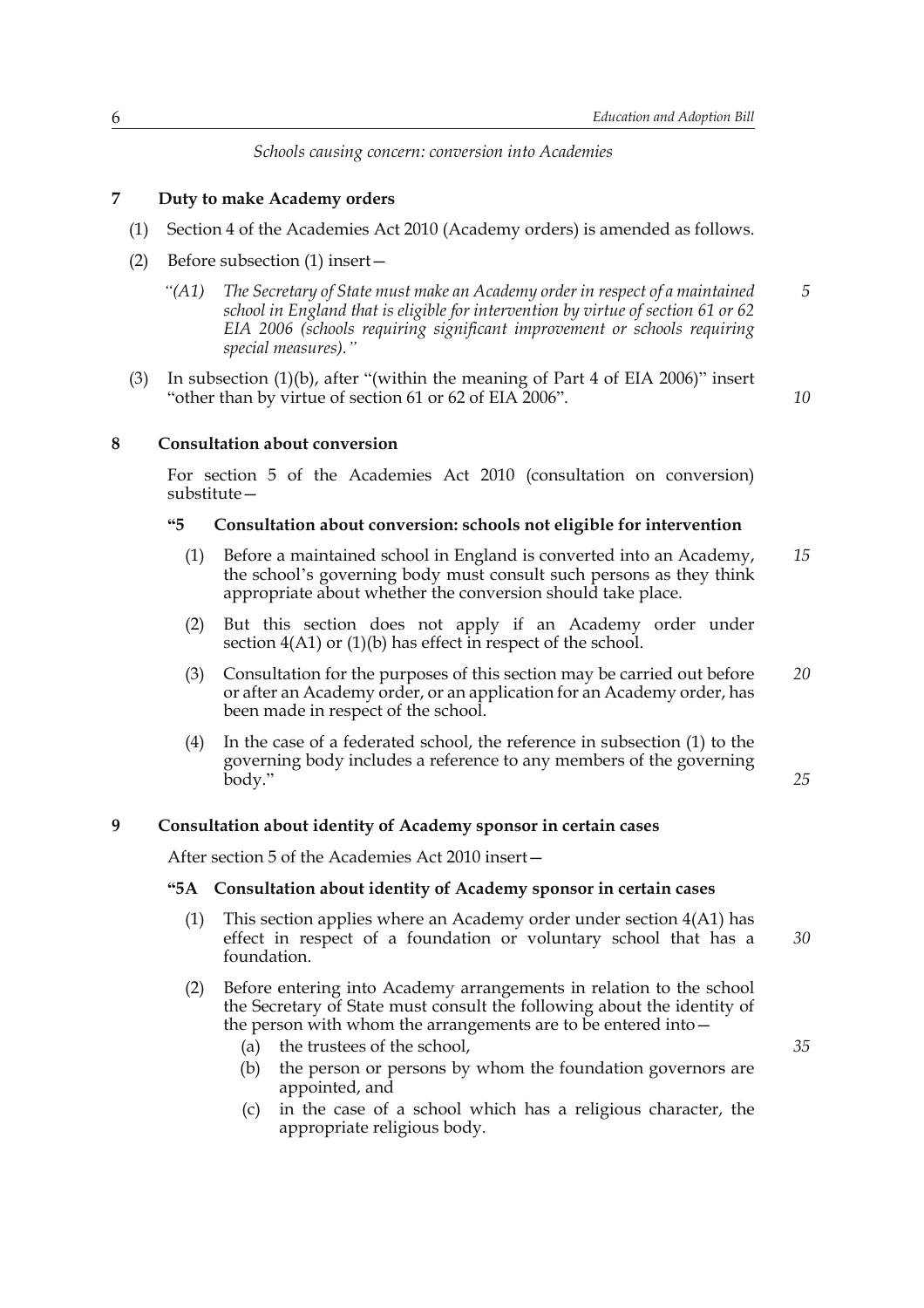- (3) In this section, "the appropriate religious body", in relation to a school, means—
	- (a) in the case of a Church of England school or a Roman Catholic school, the appropriate diocesan authority;
	- (b) in any other case, such body or person representing the specified religion or religious denomination as is prescribed under section 88F(3)(e) of SSFA 1998.
- (4) In the case of a school in relation to which there is more than one religion or religious denomination specified, references to "the appropriate religious body" are to be read as references to both or all of the bodies concerned. *10*
- (5) In subsections (3) and (4), "specified" means specified in the order under section 69(3) of SSFA 1998 relating to the school.
- (6) Expressions used in this section and SSFA 1998 have the same meaning as in that Act."

*15*

*5*

## **10 Duty to facilitate conversion**

After section 5A of the Academies Act 2010 (inserted by section 9 above) insert—

## **"5B Duty to facilitate conversion**

- (1) Where an Academy order under section  $4(A1)$  or  $(1)(b)$  has effect in respect of a school, the governing body of the school and the local authority must take all reasonable steps to facilitate the conversion of the school into an Academy. *20*
- (2) Where the Secretary of State notifies the governing body or local authority that the Secretary of State is minded to enter into Academy arrangements with a specified person, their duty under subsection (1) includes a duty to take all reasonable steps to facilitate the making of Academy arrangements with that person." *25*

## **11 Power to give directions to do with conversion**

After section 5B of the Academies Act 2010 (inserted by section 10 above) insert— *30*

#### **"5C Power to give directions to do with conversion**

- (1) Where an Academy order under section 4(A1) or (1)(b) has effect in respect of a school, the Secretary of State may direct the governing body of the school or the local authority to take specified steps for the purpose of facilitating the conversion of the school into an Academy. *35*
- (2) A direction may, in particular, require the governing body or local authority to prepare a draft of a scheme under section 8 or Part 1 of Schedule 1.
- (3) A direction may specify the period within which any steps must be taken." *40*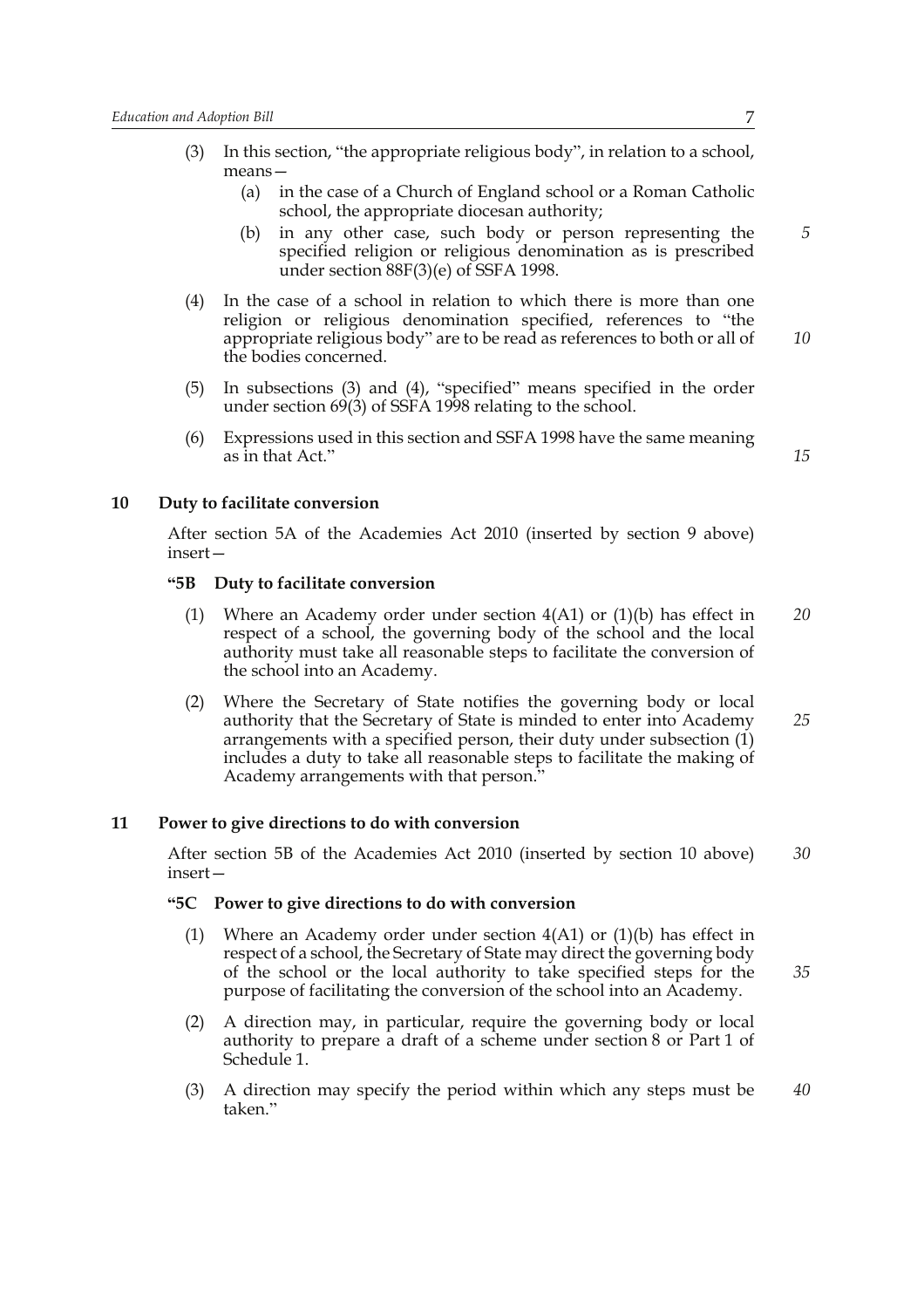## **12 Power to revoke Academy orders**

After section 5C of Academies Act 2010 (inserted by section 11 above) insert—

#### **"5D Power to revoke Academy orders under section 4(A1) or (1)(b)**

- (1) The Secretary of State may by order revoke an Academy order under section  $4(A1)$  or  $(1)(b)$ .
- (2) If an Academy order is revoked the Secretary of State must give a copy of the order to everyone to whom a copy of the Academy order was given under section 4(4).
- (3) Despite section 568(1) of EA 1996 (orders to be made by statutory instrument) (as applied by section 17(4) of this Act) the power of the Secretary of State to make an order under this section is not required to be exercised by statutory instrument."

### *Adoption*

## **13 Local authority adoption functions: joint arrangements**

- (1) The Adoption and Children Act 2002 is amended as follows.
- (2) After section 3 insert—

## **"3ZA England - joint arrangements etc**

| (1) The Secretary of State may give directions requiring one or more local    |
|-------------------------------------------------------------------------------|
| authorities in England to make arrangements for all or any of their functions |
| within subsection (3) to be carried out on their behalf by $-$                |

- *(a) one of those authorities, or*
- *(b) one or more other adoption agencies.*
- (2) A direction under subsection (1) may, in particular  $-$ 
	- (a) specify who is to carry out the functions, or
	- (b) require the local authority or authorities to determine who is to carry out the functions. *25*

## (3) The functions mentioned in subsection (1) are functions in relation to  $-$

- (a) the recruitment of persons as prospective adopters;
- (b) the assessment of prospective adopters' suitability to adopt a child;
- (c) the approval of prospective adopters as suitable to adopt a child;
- (d) decisions as to whether a particular child should be placed for adoption with a particular prospective adopter;
- (e) the provision of adoption support services.
- (4) The Secretary of State may give a direction requiring a local authority in England to terminate arrangements made in accordance with a direction under subsection (1).
- (5) A direction under this section may make different provision for different purposes.
- (6) The Secretary of State may by regulations amend subsection (3)."

*5*

*10*

*15*

*20*

*30*

*35*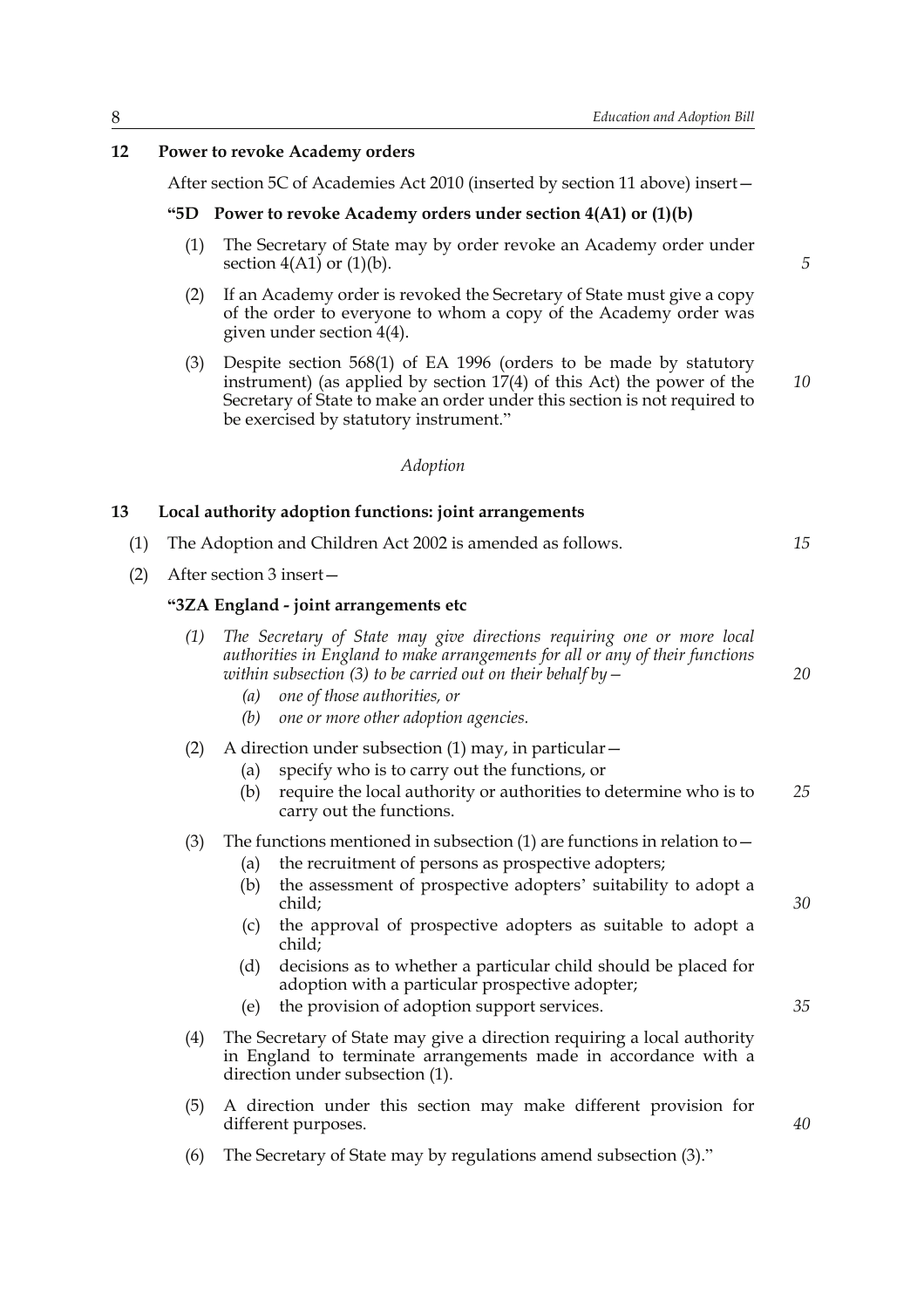- (3) Omit section 3A as inserted by the Children and Families Act 2014.
- (4) In section 140(3) (subordinate legislation subject to affirmative procedure), for paragraph (za) substitute—
	- "(za) under section  $3ZA(6)$ ,".

## *General*

## **14 Consequential repeals**

In consequence of the amendments made by this Act, omit the following—

- (a) paragraphs 6(2) and (3) and 11 of Schedule 13 to the Apprenticeships, Skills, Children and Learning Act 2009;
- (b) sections 44(3) and 56 of the Education Act 2011;
- (c) section 4 of the Children and Families Act 2014.

### **15 Transitional, saving and consequential provision**

- (1) The Secretary of State may by regulations make transitional or saving provision in connection with the coming into force of any provision of this Act.
- (2) The Secretary of State may by regulations, make provision that is consequential on any provision of this Act. *15*
- (3) Regulations under subsection (2) may amend, repeal or revoke any provision made by or under an Act passed or made before this Act or in the same Session.
- (4) Regulations under this section are to be made by statutory instrument.
- (5) A statutory instrument containing regulations under subsection (2) that amend or repeal provision made by an Act may not be made unless a draft of the statutory instrument has been laid before and approved by a resolution of each House of Parliament. *20*
- (6) Any other statutory instrument containing regulations under subsection (2) is subject to annulment in pursuance of a resolution of either House of Parliament. *25*

#### **16 Extent**

This Act extends to England and Wales only.

## **17 Commencement**

- (1) Sections 15 and 16, this section and section 18 come into force on the day on which this Act is passed. *30*
- (2) The other provisions of this Act come into force on such day as the Secretary of State may by regulations made by statutory instrument appoint.
- (3) Different days may be appointed for different purposes.

## **18 Short title**

This Act may be cited as the Education and Adoption Act 2015.

*10*